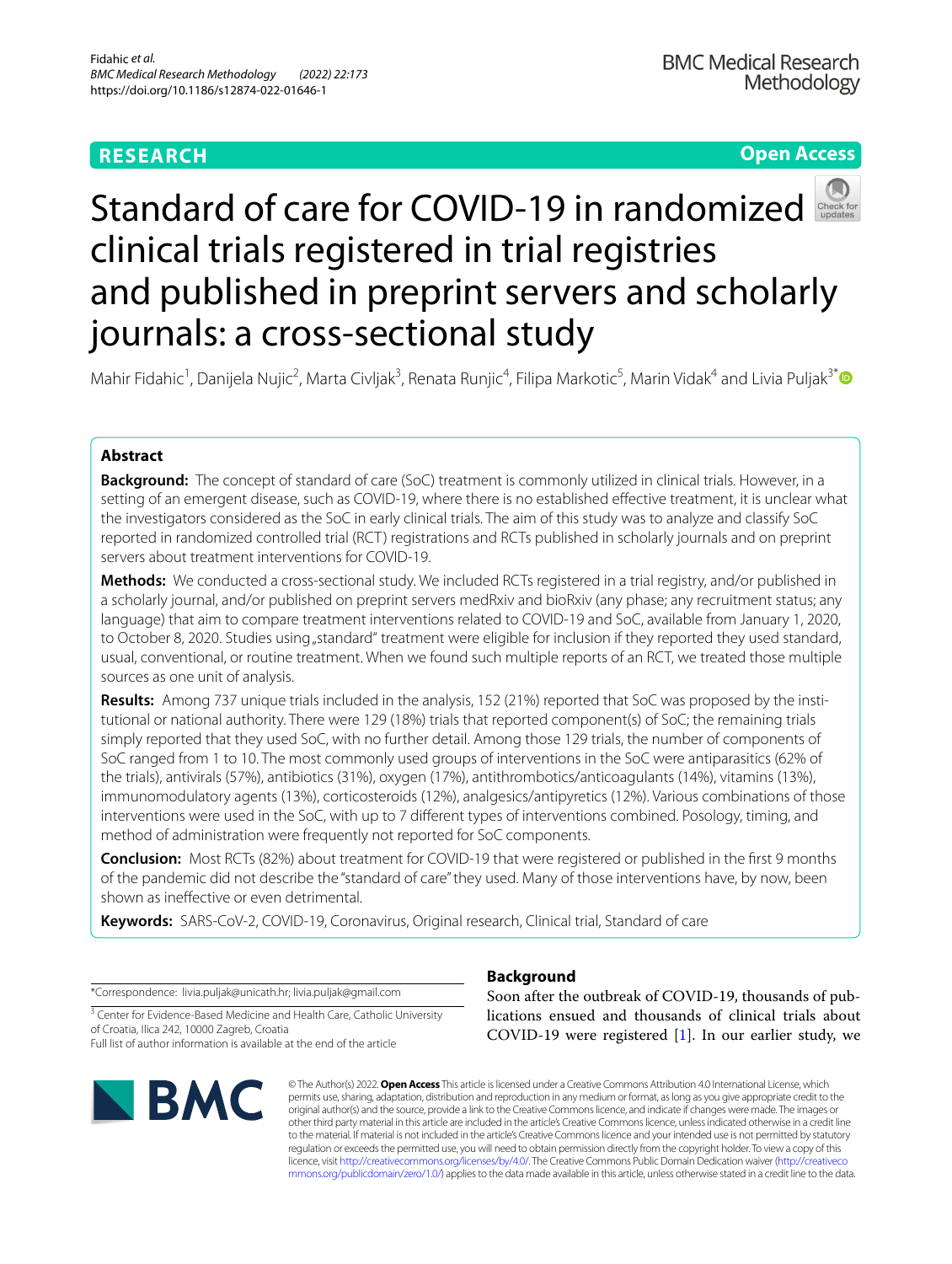noticed that many registered clinical trials for COVID-19 mentioned standard of care (SoC) as a comparator for an intervention tested for COVID-19, but without an explanation/description of what will be the SoC [[1\]](#page-6-0).

The concept of SoC (also called standard care; standard treatment; usual care, basic care, conventional treatment) is well known and utilized in clinical trials. It includes providing the highest attainable, the best currently availa-ble, proven treatment, established effective treatment [\[2](#page-6-1)]. In a randomized controlled trial (RCT), a new therapeutic intervention can be compared to the SoC. Mostly, the SoC should be evidence-based with confrmed specifc criteria based on knowledge, indications, outcomes, and requirements [\[3\]](#page-6-2).

However, in a setting of an emergent disease, such as COVID-19, where there is no established efective treatment, it is unclear what the investigators considered as the SoC.

The aim of the study was to analyze and classify SoC mentioned in RCTs registered in trial registries and RCTs published in scholarly journals and on preprint servers about treatment interventions for COVID-19.

# **Methods**

**Study design**

This was a cross-sectional study.

### **Protocol and registration**

We defned a protocol for this review prospectively, and we published it on Open Science Framework [\(https://](https://osf.io/he9c8/) [osf.io/he9c8/\)](https://osf.io/he9c8/) after the fnal draft acceptance by all coauthors and before the start of any work.

#### **Eligibility criteria**

We included RCTs registered in a trial registry, and/ or published in a scholarly journal and/or published on preprint servers medRxiv and bioRxiv that aim to compare treatment interventions related to COVID-19 and SoC, available from January 1, 2020, to October 8, 2020. Any type of treatment intervention was eligible. Trials in any clinical development phase were eligible. Trial registrations in any recruitment status were eligible, i.e. regardless of whether they were labeled as not recruiting, recruiting, completed. We did not use any language restrictions, i.e. we aimed to include trial registrations, articles and preprints published in English or other languages. Studies using SoC were eligible for inclusion if they reported they used standard, usual, conventional, or routine treatment.

We excluded all types of non-randomized studies, including quasi-randomized trials. We excluded studies marked as canceled (withdrawn).

When we had found RCT protocols published in preprint servers or scholarly journals, we tried to identify whether these RCT protocols were also registered in included clinical trial registers and whether they had been published in our included completed RCTs. We used clinical trial registration identifers to recognize multiple reports of a single RCT. When we found such multiple reports of an RCT, we treated those multiple sources as one unit of analysis. For trials with multiple sources of information (one or more registrations, preprint, full-text), we included information from the most informative source, which was defned as the one with the most elaborate description of SoC. We excluded overlapping trials between analyzed information sources. Detailed methodology for analysis of overlap is shown in Supplementary fle [1](#page-6-3) [\(https://osf.io/he9c8/](https://osf.io/he9c8/)).

# **Information sources**

To retrieve registered clinical trials, we downloaded all records of COVID-19 trials from the WHO International Clinical Trials Registry Platform (ICTRP) [[4\]](#page-6-4). To retrieve RCTs published in scholarly journals, we searched Cochrane COVID-19 Study Register freely available online with filters "Journal article" and "Randomised". Cochrane COVID-19 Study Register is a freely-available, continually updated, annotated reference collection of studies on COVID-19. Data sources for the Register include weekly searches of PubMed and Embase, among multiple information sources searched.

For RCTs published on preprint servers medRxiv and bioRxiv, we searched the COVID-19 Portfolio tool by the National Institutes of Health [\(https://icite.od.nih.gov/](https://icite.od.nih.gov/covid19/search/) [covid19/search/](https://icite.od.nih.gov/covid19/search/)).

### **Screening of studies**

The eligibility of each potentially relevant registered or published trial was screened by two review authors independently for eligibility (by three pairs of authors: MF and DN, MC and RR, FM and MV). Disagreements were resolved via discussion or consultation with the third author (LP).

#### **Data charting process**

One author extracted data (MF, MC, FM participated in this step), and another author verifed all extractions (DN, RR, MV participated in this step). For trials registered in trial registries, we extracted the following data: registration number, trial registry name, date when the registration was frst posted, type of participants (inclusion criteria; whether patients were hospitalized or outpatients), intervention, if the authors mention they used standard of care/standard of therapy (yes/no), description of components of SoC (extracted verbatim),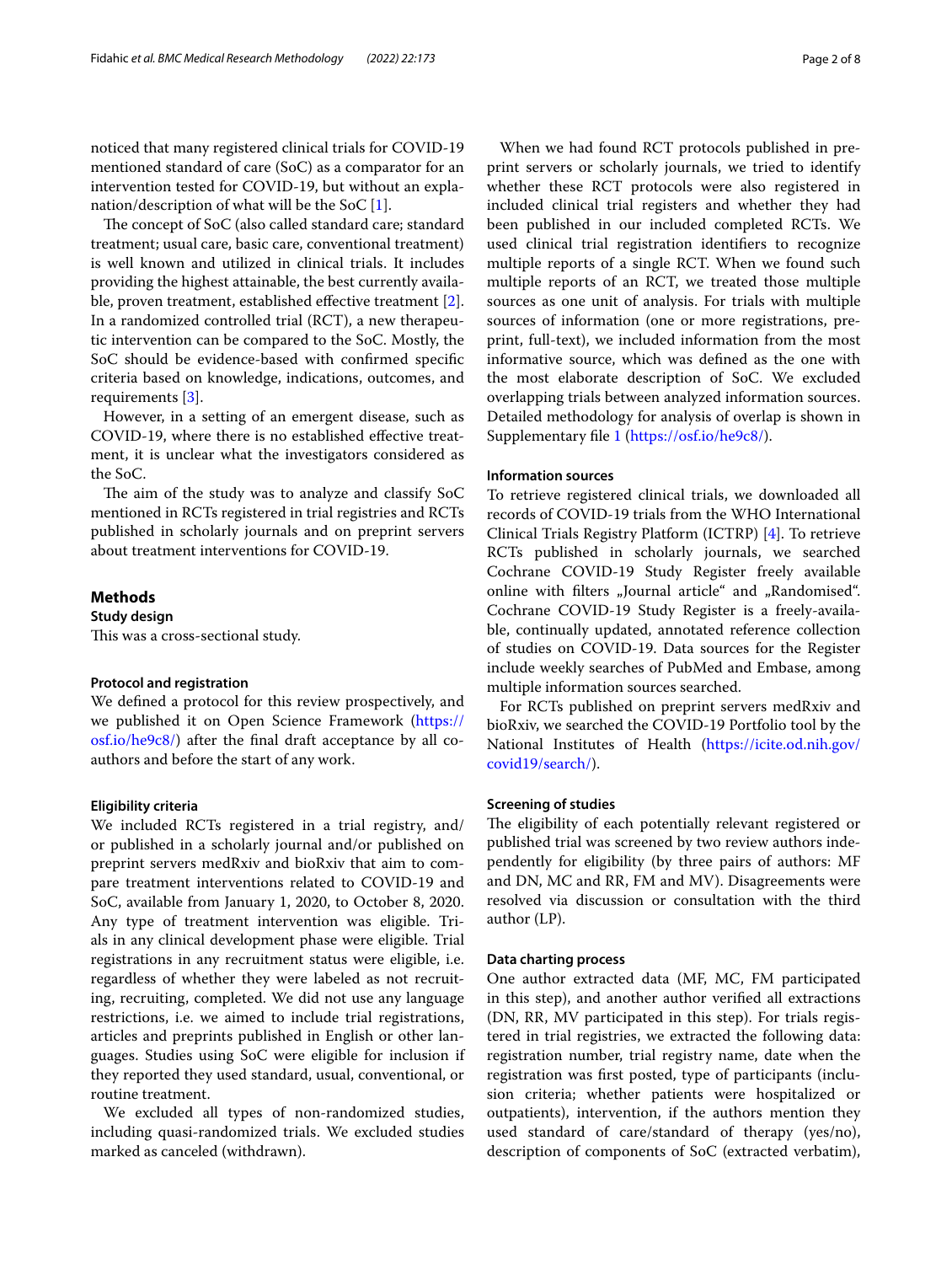description of dose in the SoC, description of a regimen of SoC, sponsor name, sponsor country, recruitment status (recruiting, not yet recruiting, withdrawn, published, etc.), number of participants planned, the country where the study will be conducted (using the whole count method was used, with each country counted once, regardless of the number of sites from an individual country).

For published RCT, we extracted the following data: journal name, 2019 Journal Impact Factor (JIF), type of participants (inclusion criteria, whether patients were hospitalized or outpatients), intervention, outcomes, if the authors mention they used SoC (yes/no), description of components of SoC (extracted verbatim), description of dose in the SoC, description of a regimen of SoC, sponsor name, sponsor country, number of participants.

# **Synthesis of results**

We analyzed data using descriptive statistics, frequencies, and percentages.

# **Results**

After the search, we retrieved 6022 records from the WHO ICTRP, 9358 preprint records and 356 records from Cochrane COVID–19 Study Register related to COVID-19. After screening those records, we included 698 records from the WHO ICTRP, 32 preprints and 65 full-texts of published articles with RCT results or protocols, which reported that they used SoC in the intervention and/or comparator group. When the SoC was used in the intervention group, the SoC was used in addition to the tested intervention, while the comparator group received only SoC.

SoC components were described in 106 (15%) of the WHO ICTRP records, 16 (50%) of preprints and 7 (11%) of included full-text manuscripts. We analyzed 737 nonoverlapping sources of information. Analysis of overlap between the information sources and characteristics of each information source we analyzed are presented in detail in Supplementary fle [1](#page-6-3) (<https://osf.io/he9c8/>). Raw data from clinical trial registries can be found in Supplementary file  $2$ , from preprints in Supplementary file  $3$ , and from full-text journal articles in Supplementary fle [4](#page-6-7) ([https://osf.io/he9c8/\)](https://osf.io/he9c8/). All information sources that we identifed as eligible were written in English.

## **Standard of care components**

Among 737 unique trials included in the analysis, 152 (21%) reported that SoC was proposed by the institutional or national authority. There were 129 (18%) trials that reported component(s) of SoC; the remaining 609 trials (82%) simply reported that they used SoC, with no further detail. Among the 129 trials that reported the components of SoC, there were 101 (78%) trials on hospitalized patients, 7 (5%) on outpatients and 7 (5%) trials where both hospitalized and outpatients were eligible. In 14 (11%) trials, the trialists did not report whether they included hospitalized patients or outpatients (Supplementary fle [5\)](#page-6-8).

In 129 trials that reported SoC, the number of SoC components ranged from 1 to 10. Most commonly, SoC had 2 components (in 35% of trials) or 3 components (18% of trials). There were 18 trials (14%) with five or more components of SoC (Table [1](#page-2-0)).

Details about SoC components in included trials are presented in Supplementary fle [5](#page-6-8) (<https://osf.io/he9c8/>). Antiparasitics, antivirals, and antibiotics were used most commonly in SoC, in 62, 57, and 31% of the trials, respectively. Some trials used up to four diferent types of antivirals, antibiotics, and vitamins. Oxygen was used in 17% of the trials as a part of SoC (Table [2\)](#page-3-0).

Among trials that included outpatients, either alone or together with hospitalized patients, antiparasitics were the most commonly used type of SoC. However, in the subgroup of hospitalized patients, antivirals were the most frequently used type of SoC (Table [2\)](#page-3-0).

We used 10 categories of interventions shown in Table [2](#page-3-0) to analyze which categories and combinations of categories were used the most in trials that had described SoC components. The most commonly used SoC was a combination of antiviral(s) and antiparasitic(s). The second most common category of interventions used in SoC included only antiparasitic(s), followed by only antiviral(s) (Table  $3$ ). Categories of interventions that were used in more than one trial are shown in Table [3](#page-3-1), while all the categories used in all 129 trials that had described SoC components are shown in a table in

<span id="page-2-0"></span>**Table 1** Number of components of standard of care (SoC) used in 129 trials that described SoC components that were used

| Characteristic                      | <b>Results<sup>a</sup></b> |
|-------------------------------------|----------------------------|
| <b>Number of components</b> , N (%) |                            |
| 1                                   | 28(22)                     |
| 2                                   | 23 (18)                    |
| 3                                   | 32(25)                     |
| 4                                   | 16(12)                     |
| 5                                   | 12(9)                      |
| 6                                   | 7(5)                       |
| 7                                   | 5(4)                       |
| 8                                   | 3(2)                       |
| 9                                   | 2(2)                       |
| 10                                  | 1(1)                       |
| <b>Total</b>                        | 129 (100%)                 |

<sup>a</sup> Due to rounding, numbers may not add up to 100%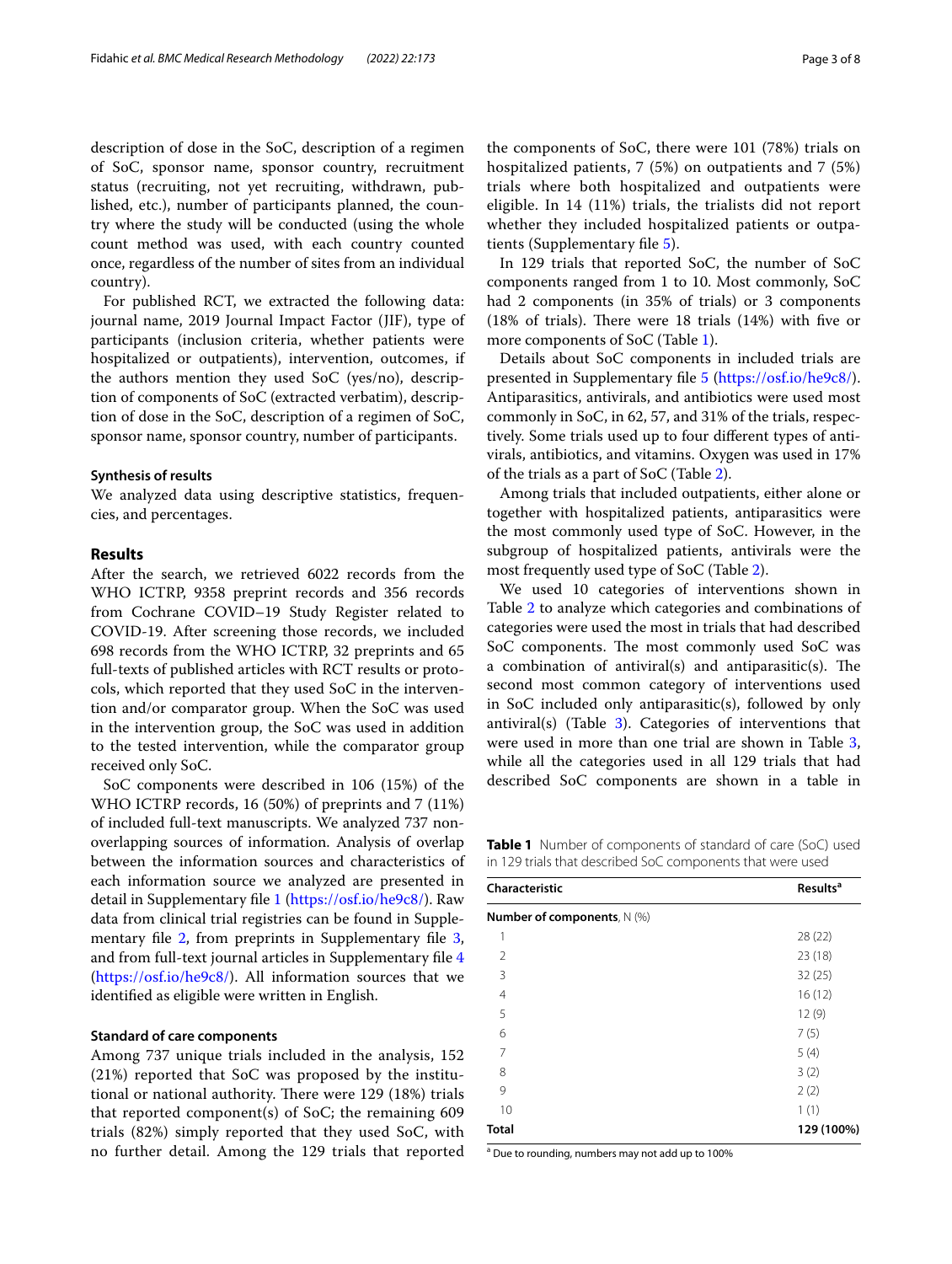<span id="page-3-0"></span>**Table 2** Groups of interventions used in standard of care (SoC) in all trials that described the SoC ( $N = 129$ ), and in three subgroups: trials that included outpatients ( $N = 7$ ), both hospitalized patients and outpatients ( $N = 7$ ) or hospitalized patients only ( $N = 101$ ))

| Intervention                        | that used the intervention<br>$(N = 129)$ | $N$ (%) and [range] <sup>b</sup> of trials $N$ (%) and [range] <sup>b</sup> of trials<br>that included outpatients<br>$(N=7)$ | N $\left(\% \right)$ and [range] <sup>b</sup> of<br>trials that included<br>both hospitalized and<br>outpatients $(N=7)$ | $N$ (%) and [range] <sup>b</sup> of trials<br>that included hospitalized<br>$(N = 101)$ |
|-------------------------------------|-------------------------------------------|-------------------------------------------------------------------------------------------------------------------------------|--------------------------------------------------------------------------------------------------------------------------|-----------------------------------------------------------------------------------------|
| Antiparasitics                      | 80 (62) [1 to 2]                          | $4(57)$ [1]                                                                                                                   | 5 (71) [1 to 2]                                                                                                          | 62 (61) [1 to 2]                                                                        |
| Antivirals                          | 73 (57) [1 to 4]                          |                                                                                                                               | $2(28)$ [1]                                                                                                              | 64 (63) [1 to 4]                                                                        |
| Antibiotics                         | 40 (31) [1 to 4]                          | $2(28)$ [1]                                                                                                                   | $2(28)$ [1]                                                                                                              | 34 (37) [1 to 4]                                                                        |
| Oxygen                              | $19(17)$ [1]                              |                                                                                                                               | $1(14)$ [1]                                                                                                              | 14(14)[1]                                                                               |
| Antithrombotics/antico-<br>agulants | 18 (14) [1 to 2]                          |                                                                                                                               | 2 (28) [1 to 2]                                                                                                          | 16 (16) [1 to 2]                                                                        |
| Vitamins                            | 17 (13) [1 to 4]                          | $2(28)$ [1]                                                                                                                   | $3(43)$ [1]                                                                                                              | $5(5)$ [1 to 4]                                                                         |
| Immunomodulatory agents             | 17 (13) [1 to 2]                          | $\qquad \qquad -$                                                                                                             | $1(14)$ [1]                                                                                                              | 13 (13) [1 to 2]                                                                        |
| Corticosteroids                     | 16 (12) [1 to 2]                          | $\qquad \qquad =$                                                                                                             | $1(14)$ [1]                                                                                                              | 14 (14) [1 to 2]                                                                        |
| Analgesics/antipyretics             | $16(12)$ [1]                              | $4(57)$ [1]                                                                                                                   | $1(14)$ [1]                                                                                                              | $9(9)$ [1]                                                                              |
| Other <sup>a</sup>                  | 28 (22) [1 to 5]                          | $1(14)$ [1]                                                                                                                   |                                                                                                                          | 16 (16) [1 to 5]                                                                        |

**a** Described in detail in Supplementary fle [7](#page-6-10); examples include Antitussives, Bromhexine, Convalescent plasma, Ketamine, etc.

**a** Square brackets denote the range of the number of interventions used in the analyzed trials if more than one intervention from that group was used in a single trial; for example, among trials that used antiparasitics, some trials used 1 antiparasitic, others used 2 antiparasitics. Among trials that used antivirals, some trials used as many as 4 antivirals, etc.

<span id="page-3-1"></span>**Table 3** Categories of interventions in the standard of care for COVID-19 (*N*= 129), shown only for categories that were used in more than one trial

| <b>Categories of interventions</b>                                                                      | N (%)  |
|---------------------------------------------------------------------------------------------------------|--------|
| Antiviral(s) + Antiparasitic(s)                                                                         | 29(22) |
| Antiparasitic(s)                                                                                        | 17(13) |
| Antiviral(s)                                                                                            | 7(5.4) |
| $Antibiotic(s) + Antiviral(s) + Antiparaistic(s)$                                                       | 5(3.9) |
| $Antibiotic(s) + Antiparaistic(s)$                                                                      | 5(3.9) |
| Oxygen                                                                                                  | 4(3.1) |
| $Antivial(s) + Antiparaistic(s) + Immunomodulating agents$                                              | 3(2.3) |
| Antithrombotic(s)/Anticoagulant(s)                                                                      | 3(2.3) |
| $Antivial(s) + Immunomodulating agents$                                                                 | 2(1.5) |
| $Antibiotic(s) + Antiparaistic(s) + Oxygen + Antithrombotic(s)$<br>Anticoagulant(s) + Corticosteroid(s) | 2(1.5) |
| $Antiviral(s) + Corticosteroid(s) + Other(s)$                                                           | 2(1.5) |
| Other(s)                                                                                                | 2(1.5) |
| $Antibiotic(s) + Antiviral(s)$                                                                          | 2(1.5) |
| $Antivial(s) + Oxygen + Immunomodulating agents$                                                        | 2(1.5) |
| $Antibiotic(s) + Antiparaistic(s) + Analgesic(s)/Antipverte(s)$                                         | 2(1.5) |

Supplementary file [6](#page-6-9) [\(https://osf.io/he9c8/\)](https://osf.io/he9c8/). In the 129 unique trials, the authors used 57 diferent categories and combinations of categories of interventions (Supplementary fle [6;](#page-6-9)<https://osf.io/he9c8/>).

The highest number of combinations was 7 in one trial that had used the following categories of SoC: Antibiotic(s) - Antiviral(s) - Oxygen Antithrombotic(s)/Anticoagulant(s) - Vitamin(s) <span id="page-3-2"></span>**Table 4** Categories of interventions in the standard of care for COVID-19 (*N*= 7) for studies including only outpatients

| <b>Categories of interventions</b>                             |       |
|----------------------------------------------------------------|-------|
| Antiparasitic(s)                                               | 1(14) |
| Antibiotic(s) + Antiparasitic(s) + Analgesic(s)/antipyretic(s) | 1(14) |
| $Antibiotic(s) + Antiparaistic(s)$                             | 1(14) |
| $V$ itamin(s) + Analgesic(s)/antipyretic(s)                    | 1(14) |
| Vitamin(s)                                                     | 1(14) |
| Analgesic(s)/antipyretic(s)                                    | 1(14) |
| Antiparasitic(s) + Analgesic(s)/antipyretic(s) + Other(s)      | 1(14) |

- Corticosteroid(s) - Other (Supplementary fle [6](#page-6-9); <https://osf.io/he9c8/>). Twelve trials used combinations that included from 5 to 7 diferent categories (Supplementary fle [6;](#page-6-9) <https://osf.io/he9c8/>).

Among studies including only outpatients (Table [4](#page-3-2)), or both inpatients and outpatients (Table [5\)](#page-4-0), 4 combinations of interventions were used in SoC.

When looking into interventions used in SoC in each of the ten categories of interventions (Supplementary fle [7;](#page-6-10) [https://osf.io/he9c8/\)](https://osf.io/he9c8/), we can see that details of these interventions were often poorly reported, including missing details about the posology, timing and method of administration in many trials. For example, one trial reported that they used "antimicrobials" within the SoC, without any further details. Another trial reported the use of "medication for pain". Information about the SoC components was frequently partial with, for example, dose reported, but timing and the method of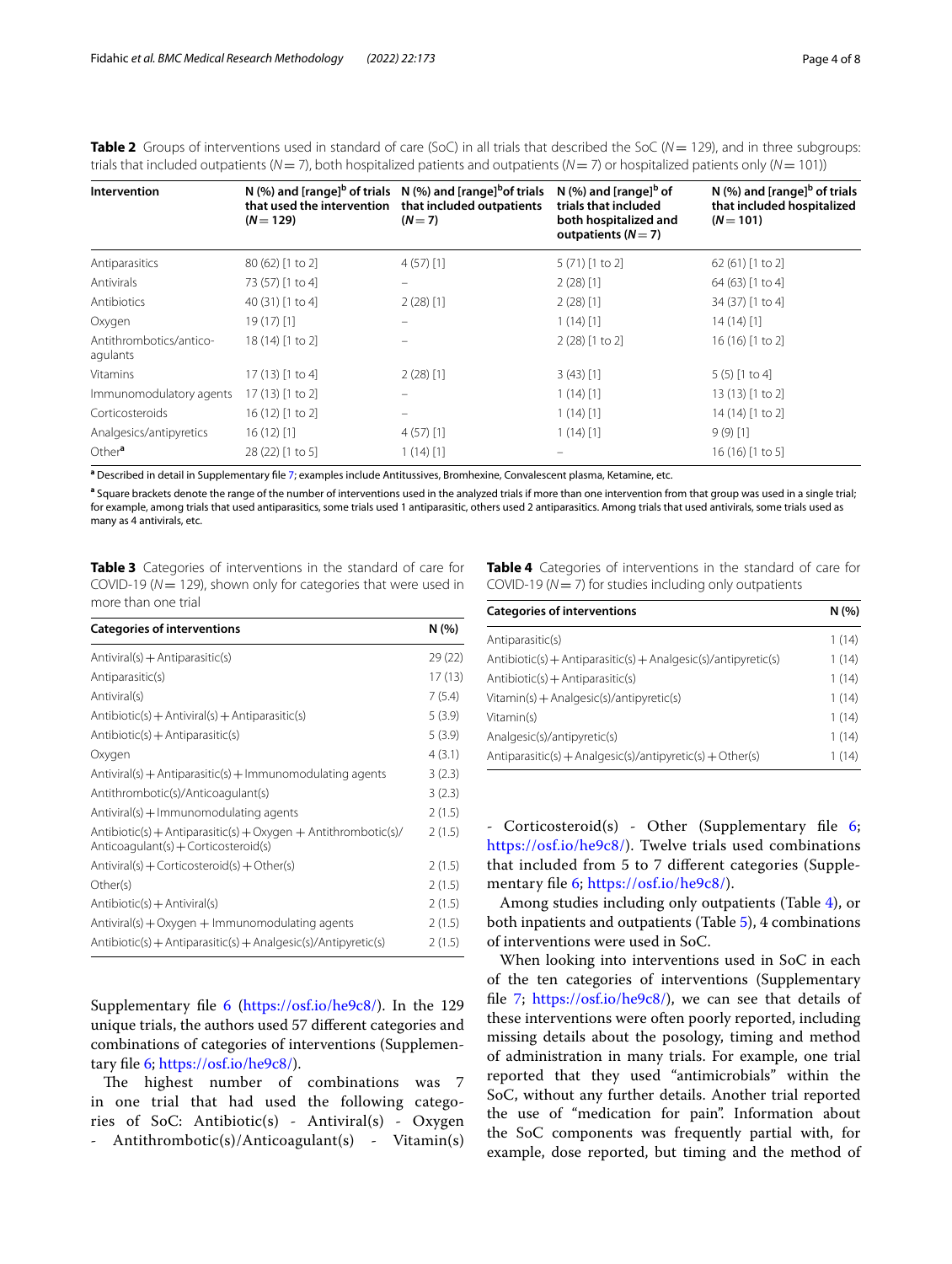<span id="page-4-0"></span>**Table 5** Categories of interventions in the standard of care for COVID-19 (*N*= 7) for studies including inpatients and outpatients

| <b>Categories of interventions</b>                                                                               |       |
|------------------------------------------------------------------------------------------------------------------|-------|
| Antiparasitic(s)                                                                                                 | 2(28) |
| $Antivial(s) + Antiparaistic(s) + Immunomodulating agents$                                                       | 1(14) |
| Antithrombotic(s)/Anticoagulant(s)                                                                               | 1(14) |
| Oxygen + Antithrombotic(s)/Anticoagulant(s) + Vitamin(s) + Cort<br>$icosteroid(s) + Analgesic(s)/antipyretic(s)$ | 1(14) |
| $Antibiotic(s) + Antiparaistic(s) + Vitamin(s)$                                                                  | 1(14) |
| $Antibiotic(s) + Antiviral(s) + Antiparaistic(s) + Vitamin(s)$                                                   | 1(14) |

administration were not reported (Supplementary file [7](#page-6-10); <https://osf.io/he9c8/>).

Among 372 therapies described within the SoC, three relevant pieces of information (time of administration, dose and method of administration) were not reported for 176 (47%) interventions. All three information were reported for 47 (13%) interventions. Two of the information were reported for 92 (25%) of interventions, and only single information (either time or dose or method of administration) for the remaining 57 (15%) interventions (Supplementary fle [7](#page-6-10); <https://osf.io/he9c8/>).

# **Discussion**

The study presented the first analysis of components of SoC for COVID-19 in registered and published clinical trials. The results point out that in most  $(82%)$  of the clinical trials registered and published in the frst 9 months after the onset of COVID-19 that used SoC, the intervention that was labeled as SoC was not described. Among trials that did provide a description of the SoC, 60% used 3 or more components. Antiparasitics, antivirals, and antibiotics were the most commonly used interventions as components of SoC. A ffth of studies reported that SoC was determined by the regulatory government or state authorities.

We were unable to fnd other studies about the types of SoC used for COVID-19 in the published literature. Thus, we cannot compare our results with other similar reports.

Antiparasitics were the most commonly used single component of the SoC. Early after the emergence of COVID-19, there was much hype regarding antiparasitics, due to evidence that some of them inhibit the replication of viruses in vitro [[5](#page-6-11)]. Even though some of the early studies regarding the efficacy of antiparasitics for COVID-19 appeared to be promising, very soon reports about problems with those studies emerged, and some of them were retracted [[6\]](#page-6-12).

Many studies and a Cochrane review provided evidence that there was no beneft in all stages of COVID-19 nor mortality benefts from the use of chloroquine and hydroxychloroquine [[7,](#page-6-13) [8\]](#page-6-14). Even more, the use of chloroquine and hydroxychloroquine was associated with higher mortality and other adverse events [[9](#page-6-15)]. Another Cochrane review concluded that the reliable evidence does not support the use of ivermectin for treating or preventing COVID-19 outside of welldesigned RCTs [\[10\]](#page-6-16).

Antivirals were the second most used single component of SoC for COVID-19. Early studies have shown that the repurposed medication of combination lopinavir/ritonavir, used to treat HIV infection, might play a role in improving outcomes by severe patients [[11](#page-6-17)]. Subsequent research has shown that there is no beneft in mortality, duration of hospital stay, or risk of progressing to invasive mechanical ventilation or death by using lopinavir/ritonavir [[12,](#page-6-18) [13\]](#page-6-19).

Antibiotics were the third most commonly used category of interventions in the SoC. This can appear counterintuitive as COVID-19 is a viral disease, and it could be anticipated that only a few COVID-19 patients would have bacterial co-infection. Adebisi et al. reviewed national treatment guidelines of 10 African countries to explore the use of antibiotics in COVID-19 management; they found that 17 diferent antibiotics were recommended for use in treating COVID-19, some countries even for the management of mild COVID-19 [[14\]](#page-6-20). Literature analysis also showed the heavy use of antibiotics in the clinical management of COVID-19, warning about the consequences of this repurposing, impending worsening of antibiotic resistance crisis and calling for the strengthening of antibiotic stewardship [[15\]](#page-6-21).

It is worth emphasizing that in this study, due to relatively few studies available for the main analysis of the SoC components, we did not conduct a subgroup analysis based on the stage of the disease. COVID-19 can be classifed into several stages: mild, moderate, and critical stage  $[16]$ . It is presumed that the disease stage would infuence the components of SoC. For example, one of the most common components of SoC was oxygen. While it could be anticipated that oxygen would be used for more advanced stages of COVID-19, it has been reported that there are diferent approaches to oxygen therapy in diferent settings. Mansab et al. analyzed the association of oxygen and mortality in COVID-19 pneumonia in a comparative analysis of supplemental oxygen policies and health outcomes across 26 countries. They found that national guidelines for starting supplemental oxygen in COVID-19 patients difered signifcantly between the analyzed countries. Combined, the target SpO2 for the commencement of oxygen and target oxygen saturation for ongoing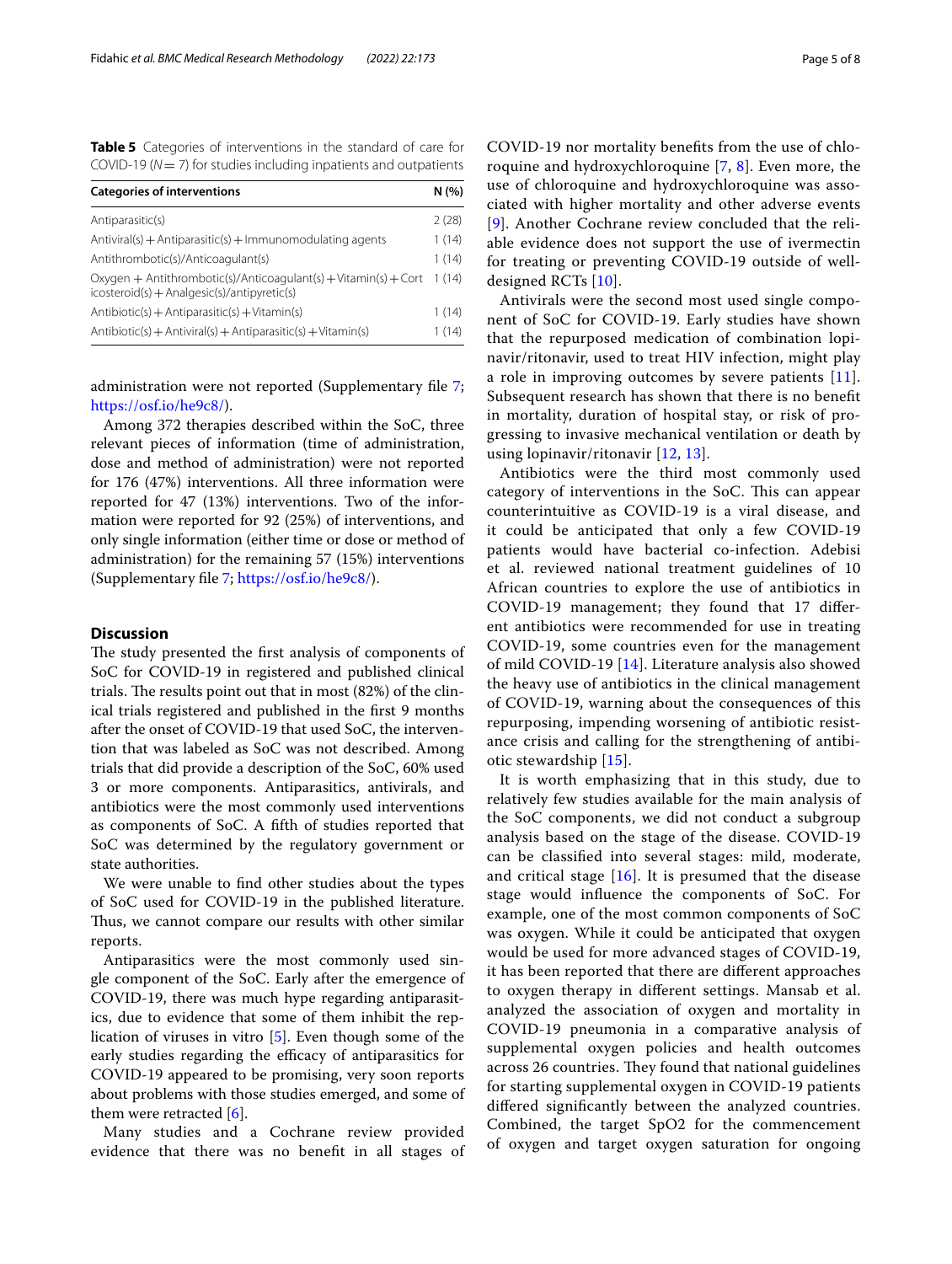treatment varied from 90 to 98%. In nations that used a conservative oxygen strategy, they found an association with higher national mortality rates [\[17](#page-6-23)].

Some components of SoC were likely motivated by reports about clinical abnormalities observed in the COVID-19 patients. For example, early studies have shown that coagulopathy is a common abnormality in COVID-19 disease [\[18](#page-6-24)]. Di Minno et al. have shown that the prevalence of venous thromboembolism (VTE) is 30%, deep vein thrombosis (DVT) was reported for 20%, and pulmonary embolism (PE) was reported for 18% in COVID-19 patients [[19](#page-7-0)]. Despite such a high risk of thromboembolism, with a potentially fatal outcome, anticoagulants were used only in 18 (14%) trials that had described SoC. In 3 trials, anticoagulants were the only intervention category used in SoC, but in other trials, it was used in combination with other interventions.

Srivastava et al. conducted a meta-analysis about the use of acetylsalicylic acid (ASA) in preventing thromboembolism and concluded that the use of ASA is useful in reducing the mortality of COVID-19 patients [\[20](#page-7-1)]. Chow et al. showed in an observational study that ASA use among hospitalized COVID- 19 patients is associated with decreased mechanical ventilation, intensive care unit admission, and in-hospital mortality [\[21](#page-7-2)]. In our sample, we did not fnd any study that used ASA as SoC for anticoagulation and prevention of thromboembolism, nor in the analgesic/antipyretic category. The usefulness of ASA for anticoagulation, thromboembolism prevention, analgesic, and antipyretic use in COVID-19 patients remains to be further evaluated by future studies.

Current medical literature regarding vitamin support in the treatment and prevention of COVID-19 is dominated by studies about vitamin D [[22–](#page-7-3)[24](#page-7-4)]. Vitamin support was used as a part of SoC in 11 trials in our study; most of them used vitamin C (8 studies), while vitamin D was a part of SoC in only 4 trials. Vitamin D is used with the expectation that it would support immune response during respiratory viral infections [\[25](#page-7-5)]. However, a Cochrane review found that there is currently insufficient evidence to determine the benefts and harms of vitamin D supplementation as a treatment of COVID-19. Furthermore, evidence for its efectiveness was very uncertain, and limited safety information was available [\[26\]](#page-7-6).

Corticosteroids were used in only 12% of the trials that described SoC. It is possible that the decision to use corticosteroids as a part of SoC was determined by the severity of COVID-19. However, corticosteroids have also been tested in non-oxygen requiring COVID-19 patients since the emergence of SARS-SoV-2, with the results now showing that they can be more detrimental than beneficial  $[27]$  $[27]$ . A Cochrane review found some benefts of corticosteroids in hospitalized patients [[28\]](#page-7-8).

Finally, even though we found 18% of trials that reported components of SoC, it needs to be emphasized that reporting in those trials was frequently very poor, with details about the posology, timing and method of administration often missing. Research that is poorly reported is considered research waste. To be replicable, clinical trials need to be transparently reported, and providing details about interventions is essential. This is also important for many other reasons, such as more accurate risk-beneft assessment, adherence to reporting guidelines, ethics and future research. Authors of future trials need to transparently report their interventions in all reports about the trial, including the study registrations, study protocols and full research reports.

Determining the SoC in an emergent disease is of utmost importance; however, the genuine SoC needs to be evidence-based. Challenges associated with research during such an emergent disease are acknowl-edged [\[29](#page-7-9)]. However, our study indicates that many experimental, i.e. investigational interventions, were called SoC in early COVID-19 trials, even though their risk/beneft profle in targeted patients was unknown. Therefore, we recommend that the term SoC should not be used lightly in reports about interventions for emergent diseases.

It is important to emphasize that this was not a study that aimed to determine the efficacy and safety of any type of SoC for COVID-19. We are aware that many interventions used early in the COVID-19 pandemic to treat patients can be considered experimental (i.e. investigational) as the disease was previously unknown. Instead, our intention was to analyze which interventions the trialists declared as SoC. The trialists did not have to use the term SoC when describing the therapies they decided to give to their patients in the trial. The term SoC implies that something is the standard, i.e. usual therapy, in a certain setting. We consider that in the early stage of the pandemic, there could be no SoC in the real sense, since the disease was new. Thus, it was curious to us that so many trialists opted to use the term SoC. The wide heterogeneity of the SoC found in the included studies showcases all kinds of experimental/investigational approaches that were tested in the trial setting when treating COVID-19 patients.

As a potential limitation of the study, we could have missed some overlap between the analyzed information sources, despite our best efforts to avoid that. Also, we did not attempt to analyze protocols uploaded as a supplementary appendix (in published articles or preprints), or shared publicly in trial registries such as [ClinicalTrials.gov](http://clinicaltrials.gov).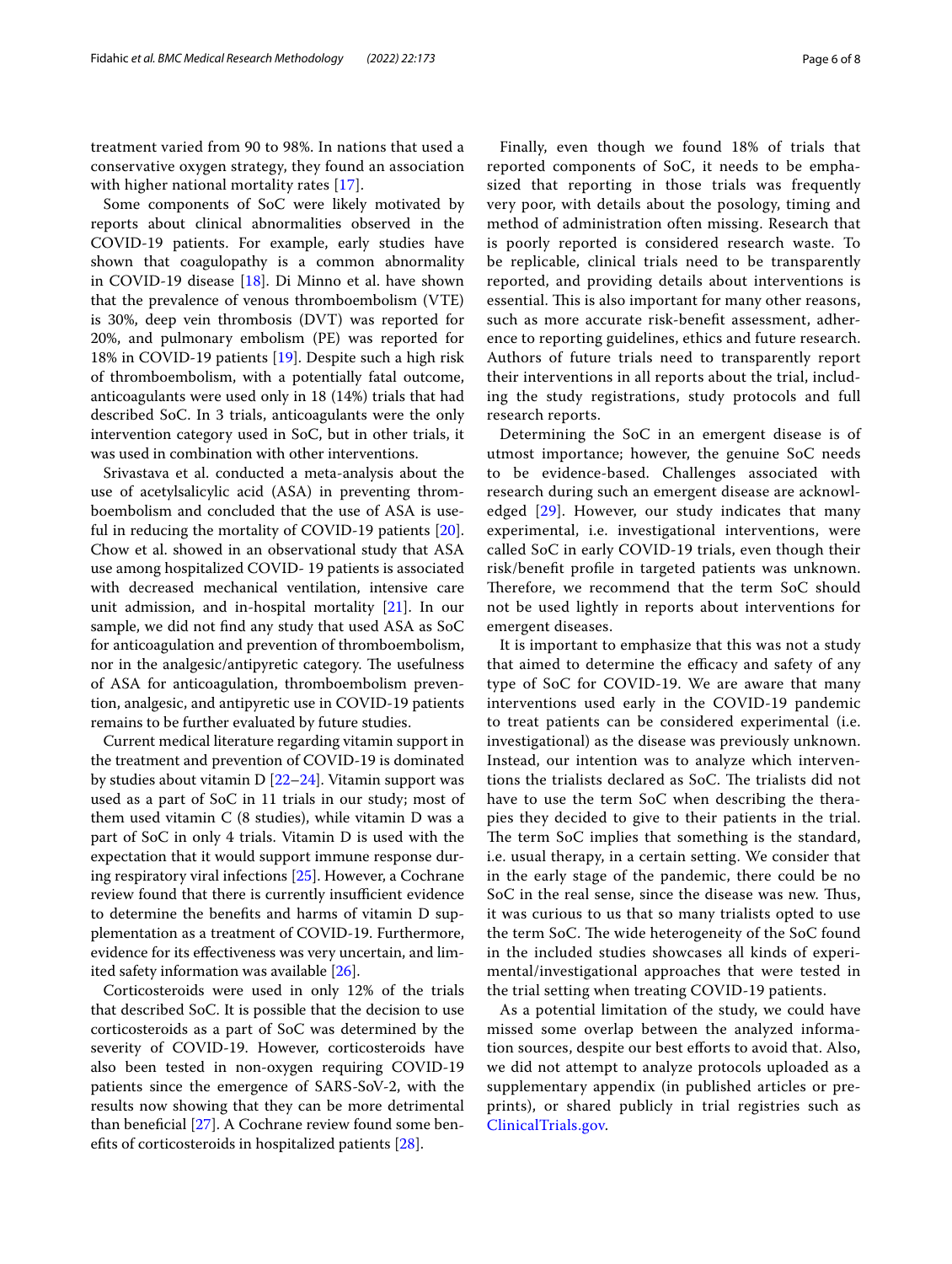# **Conclusion**

Most RCTs (82%) about treatment for COVID-19 that were registered or published in the frst 9 months of the pandemic did not describe the "standard of care" they used. Many of the SoC interventions for COVID-19 have, by now, been shown as inefective or even detrimental.

# **Supplementary Information**

The online version contains supplementary material available at [https://doi.](https://doi.org/10.1186/s12874-022-01646-1) [org/10.1186/s12874-022-01646-1](https://doi.org/10.1186/s12874-022-01646-1).

<span id="page-6-3"></span>**Additional fle 1 Supplementary fle 1.** Analysis of overlap between the information sources and characteristics of reports found in each information source (Available at Open Science Framework: [https://osf.io/he9c8/\)](https://osf.io/he9c8/)

**Additional fle 2 Supplementary fle 2.** Raw data from clinical trial registries (Available at Open Science Framework: [https://osf.io/he9c8/\)](https://osf.io/he9c8/)

**Additional fle 3 Supplementary fle 3.** Raw data from preprints (Available at Open Science Framework:<https://osf.io/he9c8/>)

**Additional fle 4 Supplementary fle 4.** Raw data from full-text journal manuscripts (Available at Open Science Framework: [https://osf.io/he9c8/\)](https://osf.io/he9c8/)

**Additional fle 5 Supplementary fle 5.** Components of the standard of care in unique clinical trials (without overlapping information sources) (Available at Open Science Framework:<https://osf.io/he9c8/>)

**Additional fle 6 Supplementary fle 6.** Categorization of the standard of care used in analyzed trials (Available at Open Science Framework: [https://osf.io/he9c8/\)](https://osf.io/he9c8/)

**Additional fle 7 Supplementary fle 7.** Interventions used in each category of the standard of care (Available at Open Science Framework: [https://osf.io/he9c8/\)](https://osf.io/he9c8/)

### **Acknowledgments**

None.

## **Consent to publish**

Not applicable.

#### **Authors' contributions**

Study design: LP. Data collection, analysis, and interpretation: MF, DN, MC, RR, FM, MV, LP. Drafted and revised the manuscript for intellectual content: MF, DN, MC, RR, FM, MV, LP. Final approval of the manuscript: MF, DN, MC, RR, FM, MV, LP.

#### **Funding**

No extramural funding.

#### **Availability of data and materials**

All raw data collected within this study are available in the supplementary fles of this manuscript.

# **Declarations**

# **Ethics approval and consent to participate**

This was a methodological study that analyzed trial registries and publications. Thus, no ethics approval was required for the study.

#### **Competing interests**

Since December 15, 2021, Filipa Markotic has been employed by Teva Croatia, but she does not work in the feld of interventions for COVID-19, and thus she has no conficts of interest with the work presented in the manuscript. Livia Puljak is a Senior Editorial Board member of the BMC Medical Research Methodology, but she was not involved in any way in handling of this manuscript. Other authors have no competing interests to declare.

#### **Author details**

<sup>1</sup> Faculty of Medicine, University of Tuzla, Tuzla, Bosnia and Herzegovina.<br><sup>2</sup> Department of Public Health, Faculty of Medicine, Osijek, Croatia, <sup>3</sup> Cen Department of Public Health, Faculty of Medicine, Osijek, Croatia. <sup>3</sup>Center for Evidence-Based Medicine and Health Care, Catholic University of Croatia, Ilica 242, 10000 Zagreb, Croatia. <sup>4</sup>University of Split School of Medicine, Split, Croatia. 5 Medical School, University of Mostar, Mostar, Bosnia and Herzegovina.

Received: 17 October 2021 Accepted: 31 May 2022<br>Published online: 17 June 2022

## **References**

- <span id="page-6-0"></span>1. Fidahic M, Nujic D, Runjic R, Civljak M, Markotic F, Lovric Makaric Z, et al. Research methodology and characteristics of journal articles with original data, preprint articles and registered clinical trial protocols about COVID-19. BMC Med Res Methodol. 2020;20(1):161.
- <span id="page-6-5"></span><span id="page-6-1"></span>2. van der Graaf R, van Delden JJ. What is the best standard for the standard of care in clinical research? Am J Bioethics: AJOB. 2009;9(3):35–43.
- <span id="page-6-2"></span>3. Reiser SJ. Criteria for standard versus experimental therapy. Health Af (Millwood). 1994;13(3):127–36.
- <span id="page-6-7"></span><span id="page-6-6"></span><span id="page-6-4"></span>4. WHO International Clinical Trials Registry Platform (ICTRP). Available at: <https://www.who.int/ictrp/en/>.
- <span id="page-6-11"></span>5. Wang M, Cao R, Zhang L, Yang X, Liu J, Xu M, et al. Remdesivir and chloroquine efectively inhibit the recently emerged novel coronavirus (2019-nCoV) in vitro. Cell Res. 30(3):269–71.
- <span id="page-6-12"></span><span id="page-6-8"></span>6. Mehra MR, Desai SS, Ruschitzka F, Patel AN. RETRACTED: hydroxychloroquine or chloroquine with or without a macrolide for treatment of COVID-19: a multinational registry analysis. Lancet.
- <span id="page-6-13"></span><span id="page-6-9"></span>7. Eze P, Mezue KN, Nduka CU, Obianyo I, Egbuche O. Efficacy and safety of chloroquine and hydroxychloroquine for treatment of COVID-19 patients-a systematic review and meta-analysis of randomized controlled trials. Am J Cardiovasc Dis. 2021;11(1):93–107 eCollection 2021.
- <span id="page-6-14"></span><span id="page-6-10"></span>8. Singh B, Ryan H, Kredo T, Chaplin M, Fletcher T. Chloroquine or hydroxychloroquine for prevention and treatment of COVID-19. Cochrane Database Syst Rev. 2021;2:CD013587.
- <span id="page-6-15"></span>9. Kumar J, Jain S, Meena J, Yadav A. Efficacy and safety of hydroxychloroquine/chloroquine against SARS-CoV-2 infection: A systematic review and meta-analysi**s**. J Infect Chemother. 27(6):882–9.
- <span id="page-6-16"></span>10. Popp M, Stegemann M, Metzendorf MI, Gould S, Kranke P, Meybohm P, et al. Ivermectin for preventing and treating COVID-19. Cochrane Database Syst Rev. 2021;7(CD015017).
- <span id="page-6-17"></span>11. Verdugo-Paiva F, Izcovich A, Ragusa M, Rada G. Lopinavir-ritonavir for COVID-19: a living systematic review. Medwave. 2020;20(6):e7967. [https://](https://doi.org/10.5867/medwave2020067966) [doi.org/10.5867/medwave2020067966.](https://doi.org/10.5867/medwave2020067966)
- <span id="page-6-18"></span>12. Horby PW, Mafham M, Bell JL, Linsell L, Staplin N, Emberson J, et al. Lopinavir–ritonavir in patients admitted to hospital with COVID-19 (RECOVERY): a randomised, controlled, open-label, platform trial. Lancet. 396(10259):1345–52.
- <span id="page-6-19"></span>13. Magro P, Zanella I, Pescarolo M, Castelli F, Quiros-Roldan E. Lopinavir/ritonavir: repurposing an old drug for HIV infection in COVID-19 treatment. Biom J. 2021;44(1):43–53. <https://doi.org/10.1016/jbj202011005> Epub 2020 Nov 10.
- <span id="page-6-20"></span>14. Adebisi YA, Jimoh ND, Ogunkola IO, Uwizeyimana T, Olayemi AH, Ukor NA, et al. The use of antibiotics in COVID-19 management: a rapid review of national treatment guidelines in 10 African countries. Trop Med Health. 2021;49(1):51.
- <span id="page-6-21"></span>15. Yacouba A, Olowo-Okere A, Yunusa I. Repurposing of antibiotics for clinical management of COVID-19: a narrative review. Ann Clin Microbiol Antimicrob. 2021;20(1):37.
- <span id="page-6-22"></span>16. Ortiz-Prado E, SimbaĂ±a-Rivera K, GĂłmez-Barreno L, Rubio-Neira M, Guaman LP, Kyriakidis NC, et al. Clinical, molecular, and epidemiological characterization of the SARS-CoV-2 virus and the Coronavirus Disease 2019 (COVID-19), a comprehensive literature review. Diagn Microbiol Infect Dis. 2020;98(1):115094.
- <span id="page-6-23"></span>17. Mansab F, Donnelly H, Kussner A, Neil J, Bhatti S, Goyal DK. Oxygen and mortality in COVID-19 pneumonia: a comparative analysis of supplemental oxygen policies and health outcomes across 26 countries. Front Public Health. 2021;9:580585.
- <span id="page-6-24"></span>18. J-Fo L, Leclerc M, Chochois C, Monsallier J-M, Ramakers M, Auvray M, et al. High incidence of venous thromboembolic events in anticoagulated severe COVID-19 patients. J Thromb Haemost. 18(7):1743–6.